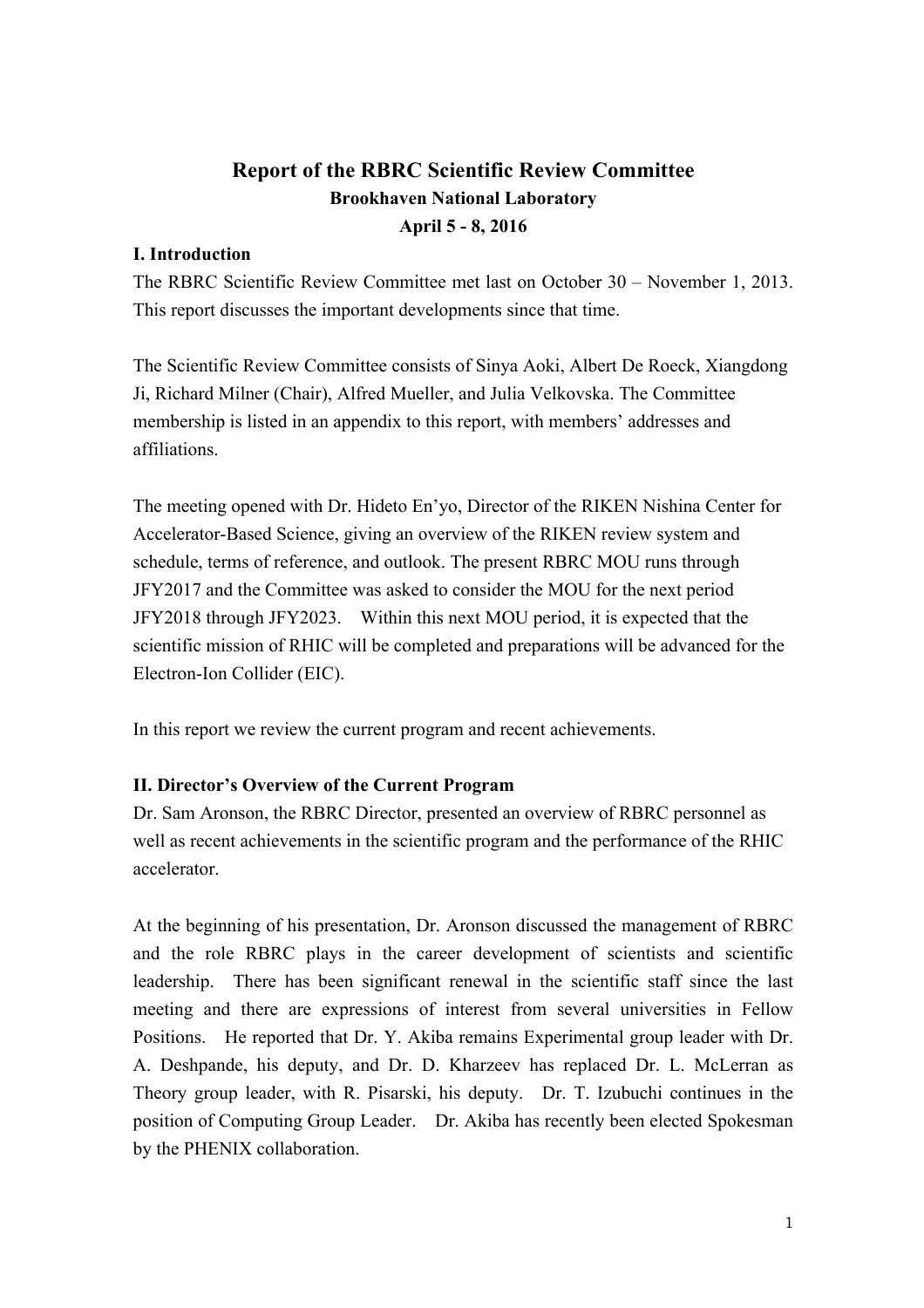Dr. Aronson reported that during 2011-2016 a large quantity of spin data has been acquired. In particular, PHENIX has accumulated about  $150$  pb<sup>-1</sup> of polarized p-p collisions at  $\sqrt{s} \geq 500$  GeV with proton polarization typically  $\geq 50\%$ . The most important new result to emerge recently is that the gluon does contribute significantly to the spin of the proton. In this period, heavy ion capabilities at RHIC have also improved significantly in terms of collision luminosity, beam lifetime, energy range and accelerated particle species. The next PHENIX detector capabilities such as VTX led by RIKEN and RBRC have allowed new measurements, e.g. higher-order particle flow, collision geometry effects, *c*- and *b***-**quark yields, suppression of heavy quarks and photons, and searches for BSM effects. The 2016 run will conclude the data taking by the PHENIX detector.

During the next MOU period (2017-2023), Dr. Aronson described two main thrusts to the RBRC experimental effort. Firstly, the PHENIX collaboration (led by Y. Akiba) will analyze and publish the high statistics p-p, p-A, d-Au, and A-A datasets. Secondly, RBRC plans to participate in the construction of sPHENIX, a state-of-the-art jet detector. sPHENIX will be used to study both proton spin structure as well as the QGP and is expected to begin data taking in the early 2020s.

Dr. Aronson described an exciting new theory initiative on chiral matter. This involves collaboration with condensed matter scientists and requires high performance computing as well as development of new materials.

The lattice gauge QCD research has had a very productive period with recognition by prestigious prizes and worldwide usage of techniques developed by RBRC.

Dr. Aronson described RBRC contributions to the LSST project in cosmology. The focus has been on understanding manufacturing defects in CCD devices.

Dr. Aronson reported on the continued decline of the RBRC budget. Over the last 2-3 years, the budget has decreased to about 10% below the historic average.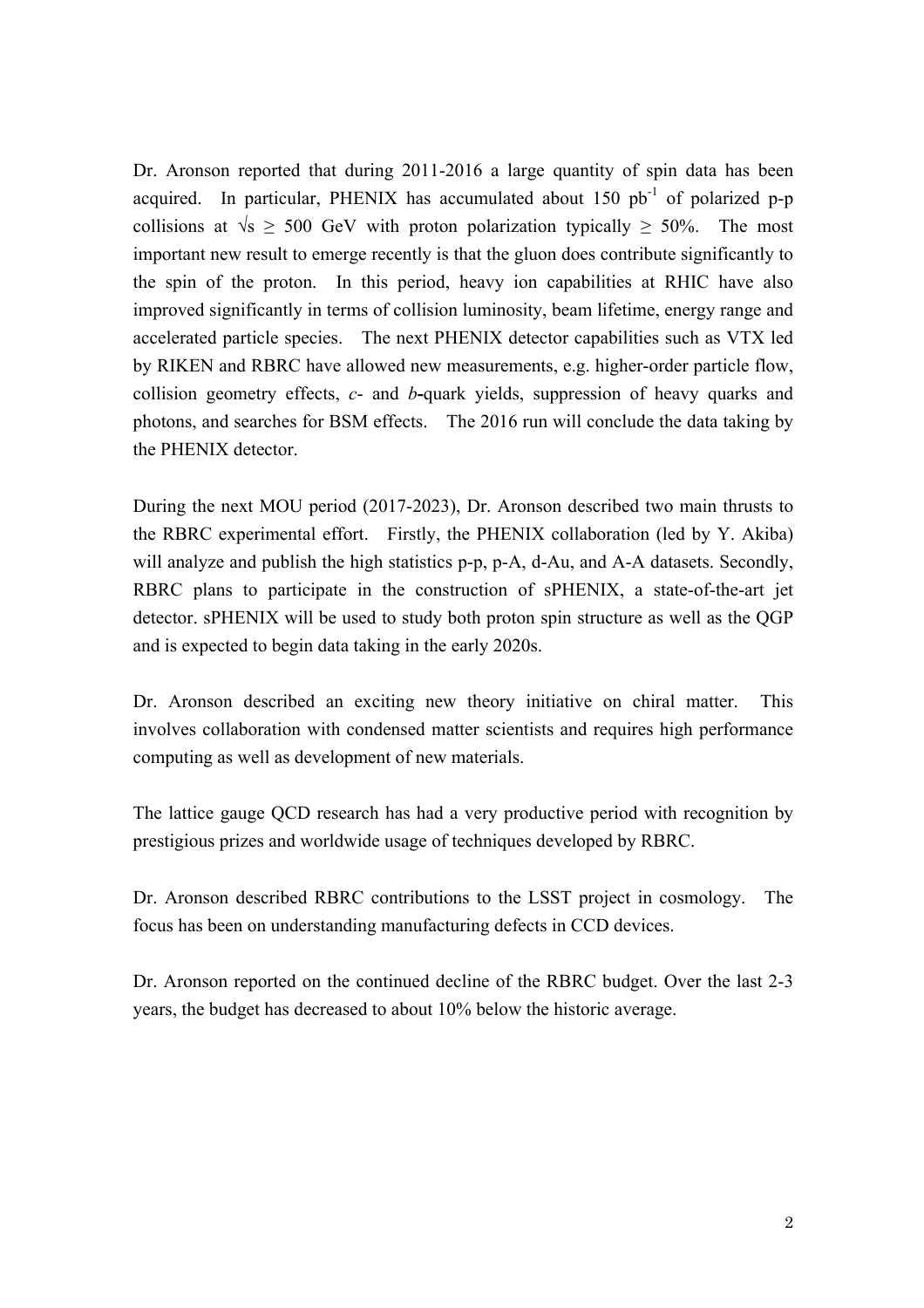#### **III. Scientific Progress**

#### **A. Experimental Program**

RBRC Experimental Group leader Yasuyuki Akiba described the three main activities of the group: spin physics, heavy ion physics, detector upgrades for PHENIX and R&D for the future sPHENIX experiment. RBRC members maintain a strong and visible role in the PHENIX data analyses and publications, playing a leading role in about 1/3 of all PHENIX publications. The overall PHENIX publications and citations continue to grow, and although the experiment will stop taking data after the completion of the 2016 RHIC run, this trend is projected to continue for at least five years. PHENIX has collected a diverse set of high-quality data spanning different collision systems and center-of-mass energies; many new high-quality results are still expected. Yasuyuki Akiba was elected PHENIX spokesperson starting in 2016. He is committed to continuing the PHENIX productivity. He highlighted several high-impact results. The first measurement of nuclear modification factors of electrons from charm and bottom hadron decays separated using displaced vertices identified with the VTX detector was achieved. This detector was built and operated by RBRC/RIKEN and the effort has come to fruition. The group also specializes in photon measurements. The nuclear modification factors of direct photons were measured in d-Au collisions and no significant modifications were found as expected. On the other hand, some intriguing results were found in Au-Au collisions, where surprisingly large elliptic and triangular anisotropies in the azimuthal distributions of direct photons were observed. In addition to the measurements related to the study of the quark gluon plasma, a search for a dark photon was performed using a large sample of Dalitz decays and the possibility that a dark photon can explain the muon g-2 anomaly was excluded at 2σ. Details of the spin physics program were given by the deputy group leader Abhay Deshpande in a separate presentation. Overall, the group's research activity comprises an impressive portfolio. The group is also involved in R&D studies for the tracking system in sPHENIX. A Si-based tracker is pursued. The status of this effort was discussed by Gaku Mitsuka, and the physics of sPHENIX for spin and heavy ion physics was presented by RIKEN/RBRC scientist Itaru Nakagawa and university fellow Megan Connors.

Takashi Hachiya (post-doc) presented details on the measurement of the nuclear modification factors of *charm* and *bottom* via their decay electrons using Run 11 data. This is a challenging measurement and first of its kind at RHIC. The results that were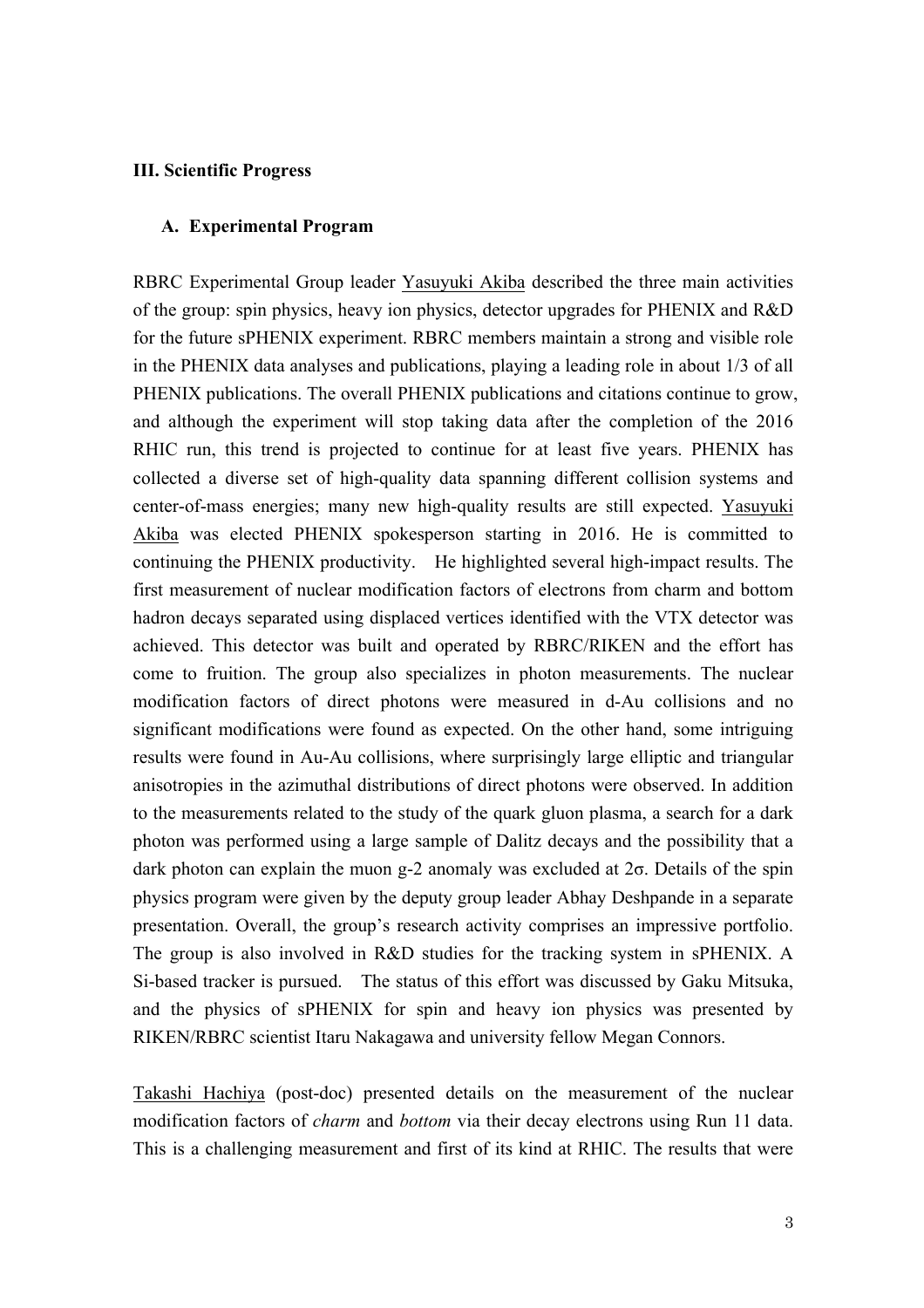just published, find that at high  $p<sub>T</sub>$  *bottom* is suppressed at the same level as *charm*, while it is less suppressed at  $p_T < 4$  GeV/c, although the statistical and systematic uncertainties remain large and prevent strong conclusions. These surprising results can be further improved using a factor of approximately 10 more statistics of Au-Au collisions at 200 GeV recorded by PHENIX during Run 14 and Run 16.

Yorito Yamaguchi (post-doc) described his ongoing efforts to measure thermal dielectrons in Au-Au collisions. In a particular mass window,  $1 \le m_{ee} \le 3$  GeV, thermal dielectrons dominate the spectrum and can be used to infer the thermal photon yield. The challenge is to suppress the large background from open charm decays, and this is where the use of the VTX detector comes into play. This measurement is a key element for understanding the thermal properties of the quark gluon plasma, especially in view of the puzzling direct photon flow results. Yamaguchi presented a viable plan of completing the measurement once the full statistics from Run 14 is available for analysis.

Megan Connors (university fellow) presented her prior work on jet-related analyses in PHENIX and her plans for future analyses with PHENIX and sPHENIX. She has just started a tenure-track faculty position in Georgia State University in Fall 2015 and has already developed an excellent research plan and taken a number of responsibilities for sPHENIX. She is working on simulations and development of a data analysis framework. At the same time, she is deeply involved in the HCAL effort, serving as an HCAL prototype manager. These activities are important for the success of sPHENIX, both in R&D and construction, and eventually – for extracting the exciting physics results for which it would be built.

Gaku Mitsuka (post-doc) presented work ongoing on tracker R&D for the sPHENIX detector. The R&D studies conducted in the RBRC experimental group are focused on the silicon tracker upgrade option, which is one of the two options considered by sPHENIX. One of the strong physics cases for sPHENIX is the study of heavy quarks via quarkonia and open *charm* and *b*-production, as a tool to understand the QGP. An all silicon tracker will be an excellent asset for such studies. Special emphasis was given on the reduction the material budget of the tracker and the choice or readout chip. For the latter a three-bit ADC is considered to be sufficient for track fitting and reconstruction, but it means no dE/dx information will be available. Dark current studies have been made and air-cooling tests will be conducted shortly.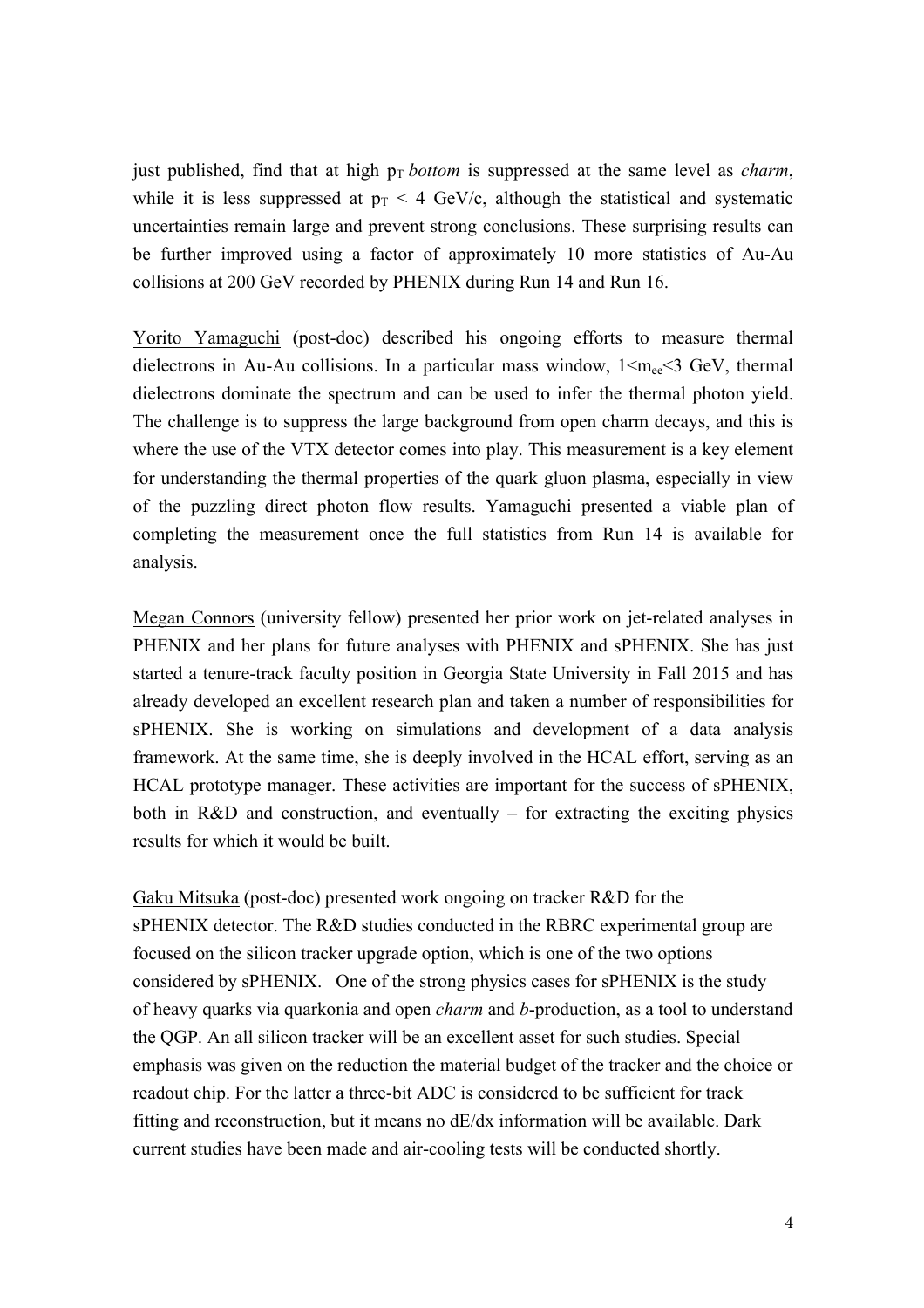Prototype R&D is ongoing and first full test will soon start at BNL. Suitable simulation code is being developed and the initial results on the resolution studies are encouraging.

Abhay Deshpande (Stony Brook University & RBRC Deputy experimental group leader) gave an overview of the spin physics program at PHENIX. He emphasized that RHIC is the first polarized high-energy collider, and much of the program became possible thanks to the RBRC funding and support. A major focus of the program has been the measurement of the polarized gluon distribution  $\Delta G$ , by employing longitudinally polarized proton-proton collisions at various center-of-mass energies: 62, 200, and recently 510 GeV. Neutral and charged  $\pi s$ , direct photons and heavy quark production were used as experimental probes. The  $\Delta G$  integral for  $x > 0.01$  has now convincingly shown to be non-zero by the PHENIX and STAR experiments. Further, the anti-quark polarization was measured in  $W^{+/-}$  production using final states with electrons or muons. Finally, a report was given on the program of the systematic studies of the transverse spin, which includes a transversely polarized proton beam on unpolarized proton or nuclear target. The transverse spin results continue to surprise, and no generally accepted explanation has yet been given for the strong A-dependence. Several interesting analyses are still in the pipeline. It was also pointed out that sPHENIX would be an excellent detector for spin physics, e.g. allowing to use the photon channel for a precise measurement of  $\Delta G$ . sPHENIX is also thought of as a possible detector for the EIC with extensions for the electron part).

Xiaorong Wang (University Fellow NMSU) gave an overview of spin measurements using heavy flavor production, with the PHENIX detector. New Mexico State University has several physicists working on the longitudinal and transverse spin program in PHENIX. J/psi production has been studied to extract the polarized gluon distribution and this channel has the potential to be sensitive to lower-*x* values of ΔG compared to other processes. Another area of interest is the study of the gluon Sivers function in transverse single spin asymmetries. This function was also studied, as well as the twist-3 tri-gluon correlation function, using open heavy quark production processes.

Itaru Nakagawa (RIKEN/RBRC) presented the potential for the spin physics program with sPHENIX. Some recent achievements from PHENIX spin analyses were recalled, in particular the gluon polarization results from Run13 and the large forward neutron asymmetry in transverse polarized p-Al and p-Au scattering. Data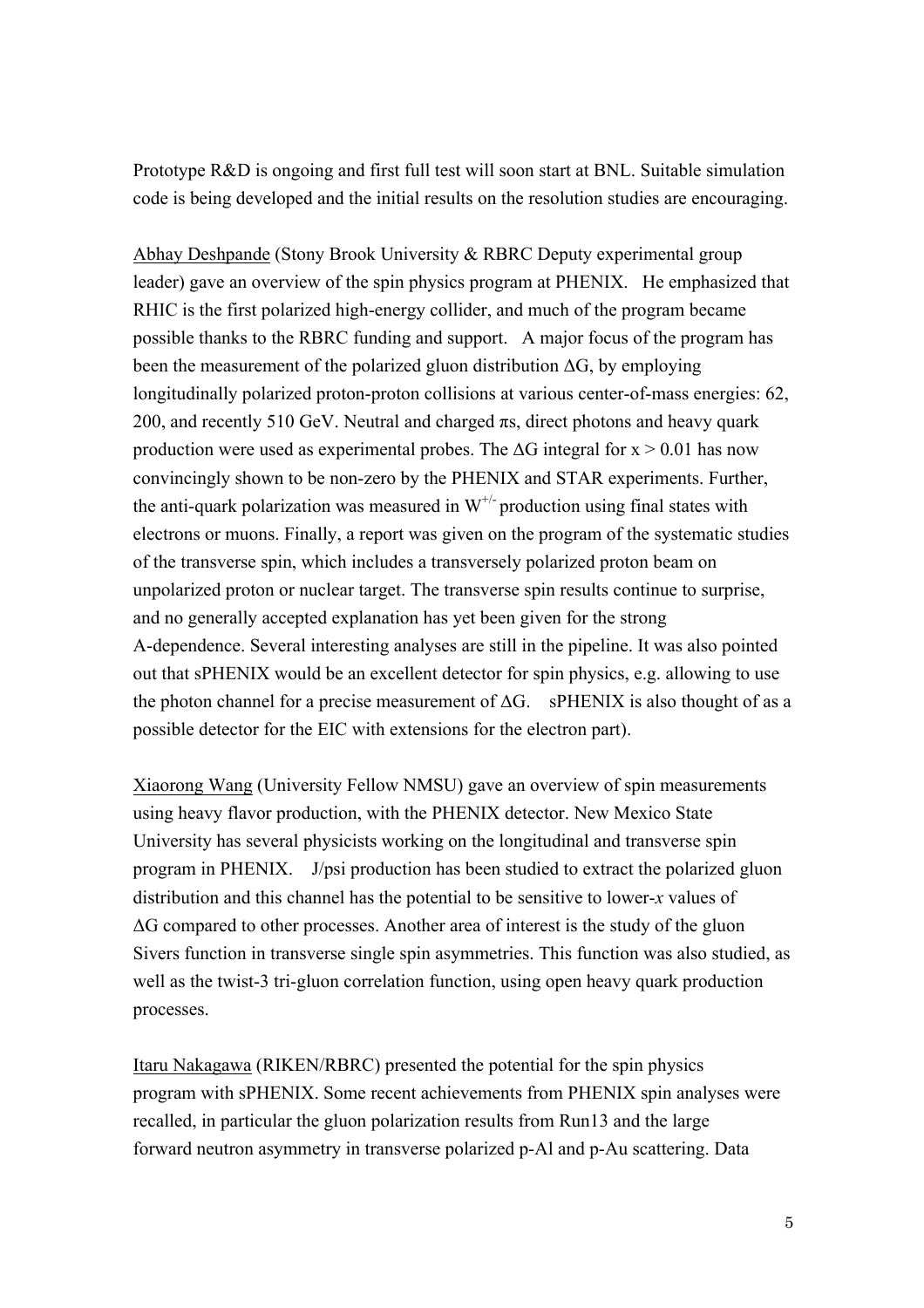using the beam-beam counters (BBC) for tagging and vetoing was discussed for the neutron measurements, in order to assess the effect of ultra-peripheral collisions in this asymmetry. The hadron structure program in sPHENIX can revisit these interesting measurements and conduct them with increased precision. Spin measurements at sPHENIX will continue to be of high of interest due to the improved tracker and full calorimeter coverage for the central region in this new detector, in particular for measurements using photons and  $\pi^0$ s as analyzers. Interesting projections for the reachable precision of sPHENIX have been shown. A possible study of the  $\sqrt{s}$ dependence of the transverse single spin asymmetry in p-Au collisions using an internal fixed target to access lower  $\sqrt{s}$  during sPHENIX running was discussed. The effect on the transverse p-A asymmetry using an internal new gold fixed target was shown. A detector extension in the forward region (fsPHENIX) would be beneficial for the spin program.

The Committee found that the RBRC experimental program is very visible both in spin physics and in the heavy ion program of RHIC. RBRC scientists are active in the PHENIX experiment, make important contributions and are principal authors on many publications of the collaboration. They have also provided leadership in the construction and operation of major detector components of PHENIX and to the R&D studies for sPHENIX and the EIC. Large data sets with diverse beam configurations unique to RHIC have been collected in the past few years. Many analyses of data already collected need to be finalized and published in the next 3-5 years, and the RBRC should keep that as a priority in allocating its near term resources.

For the future, it is clear that the RBRC group wishes to participate in the new sPHENIX collaboration. The sPHENIX measurements of jets and quarkonia are essential for the completion of the physics mission of RHIC in the studies of the quark gluon plasma. Having made major contribution to the heavy ion program of PHENIX, the RBRC members are well positioned to positively impact sPHENIX as well. Polarized p-p and p-Au running is also envisioned in the sPHENIX program, and would produce additional high-quality data sets for the spin program well before the start of the EIC. RBRC has been the main driver of the spin program in PHENIX and could play a leading role on this front in sPHENIX. We advise that the estimates for the projected sPHENIX results should be put in the context of the achieved (or anticipated) results from the PHENIX and STAR experiments.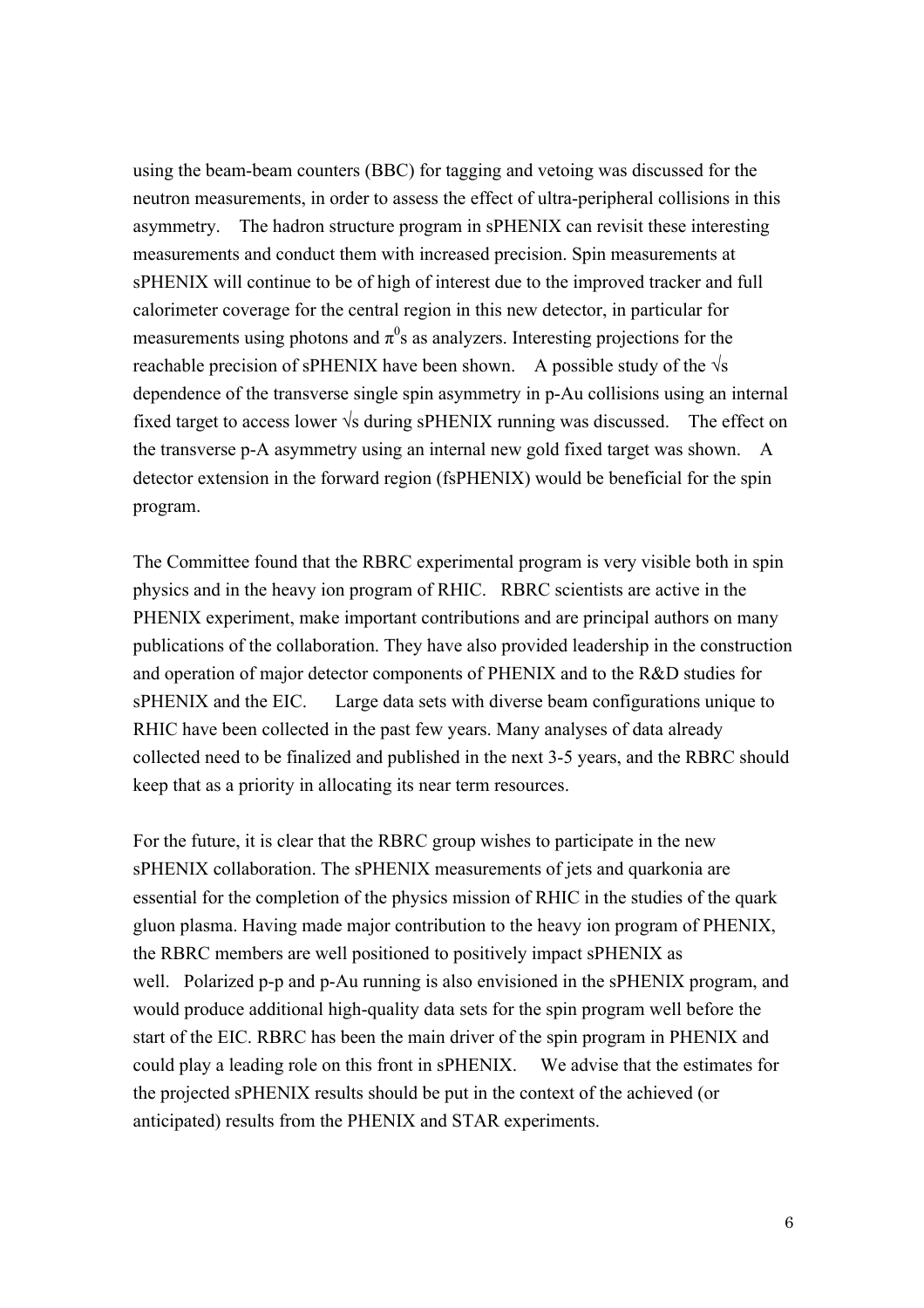RBRC wishes to take part in the tracker project, and is concentrating on the silicon tracker. It is recommended to keep options open and to engage also if the decision would favor a different technology. In addition, other detector components beneficial for the spin program should be considered as options for their focus. Obtaining the necessary funding for sPHENIX detector components will require careful planning.

RBRC has at present no direct connection with the STAR experiment, that will benefit from an additional polarized p-p run and the beam energy scan when the PHENIX detector data taking will be terminated. We suggest that RBRC should be open to collaboration with STAR on these significant opportunities.

### **B. Theory Program**

Members of the RBRC Theory Group, led by Dmitri Kharzeev, work closely with staff members and postdocs in the BNL Nuclear Theory Group. The BNL Nuclear Theory Group is one of the top nuclear theory groups in the country with active research efforts in heavy ion physics, hadronic and spin physics, non-equilibrium QCD and the dynamics of equilibration in QCD, the physics at a future Electron Ion Collider (EIC) and the chiral magnetic effect. Mentoring of RBRC fellows and postdocs continues to be very good with the postdocs and fellows being very productive in the research areas of the BNL nuclear theory group.

There is a lot of activity centered around the chiral magnetic effect, where an external magnetic field induces an electromagnetic current due to the chiral anomaly. BNL theorists, especially Dima Kharzeev who himself was an RBRC fellow, have led the effort in developing the ideas around this effect. Although the chiral magnetic effect has not been definitively seen in heavy ion collisions, where the idea first came up, it has been seen in condensed matter as described by Jim Misewich (Associate Lab Director for Energy Sciences).

RBRC fellows and postdocs have gone on to permanent positions around the world, but especially in Japan and the US. They now form a major and influential component of young and active hadronic theorists.

We note that Larry McLerran who was responsible for building the current BNL Nuclear Theory Group, and who for many years was head of the RBRC Theory Group, will be leaving BNL this summer to become director of the DOE Nuclear Theory Institute at the University of Washington.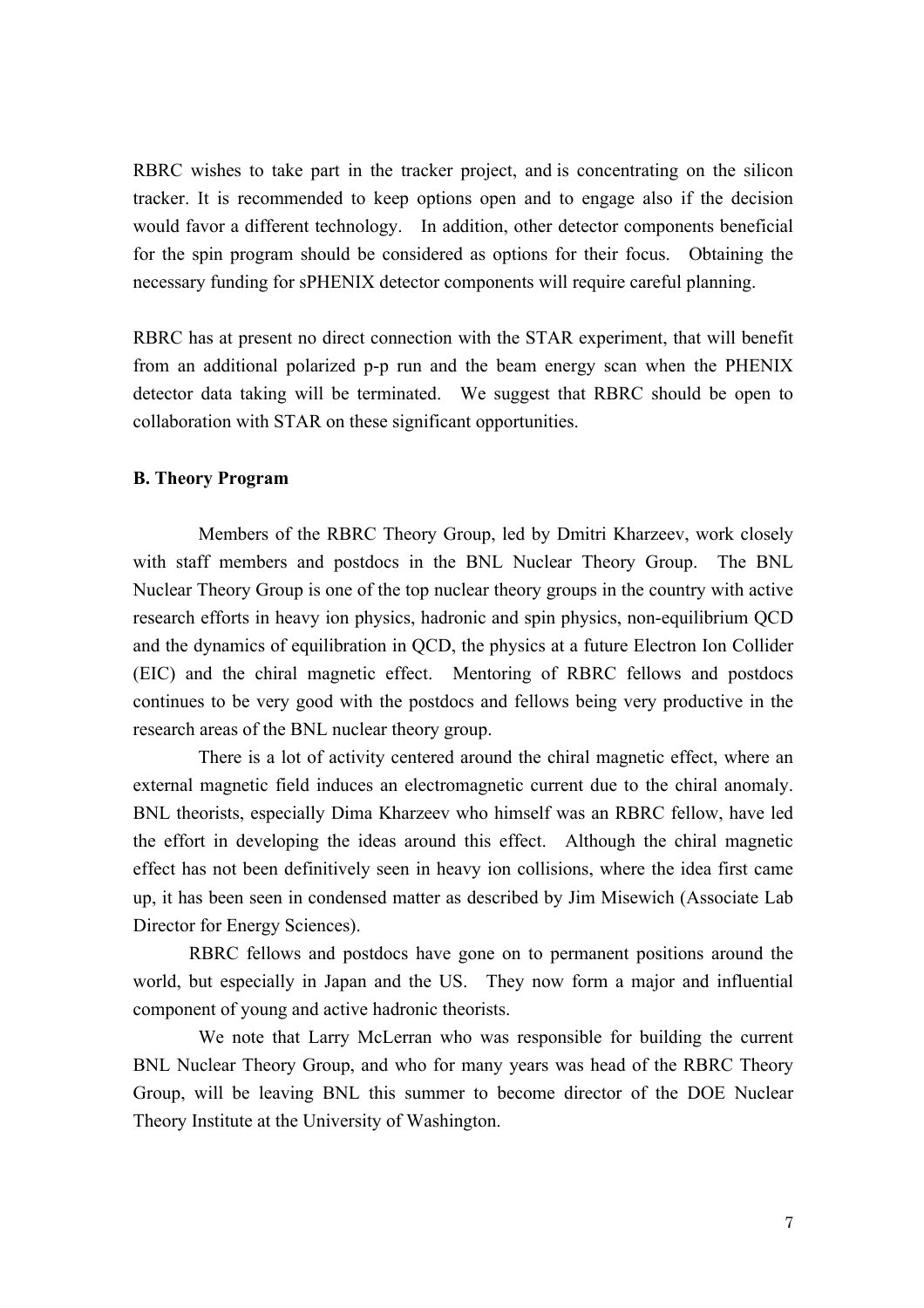## *RBRC Theory Fellows*

Fedor Bezrukov recently left the University of Connecticut, and RBRC, to take a position at the University of Manchester leaving RBRC with only two theory fellows. Rob Pisarski gave a summary of Bezrukov's work as a RBRC Fellow. His recent focus has been on the Higgs potential. His conclusions are that, within the context of the SM model, current top quark mass measurements indicate that the Higgs potential is very close to the boundary between stability and metastability.

Jinfeng Liao (Indiana University) described recent work he has done on searching for effects due to the chiral anomaly that could be measured in high-energy heavy ion collisions. His focus has been to use hydrodynamics, including the chiral anomaly, to obtain quantitative predictions on the amount of charge separation that can be expected from initial axial charge fluctuations due to the anomaly. For example, predictions for identified hadron pair correlations due to the chiral magnetic effect have recently been given.

Ho-Ung Yee (University of Illinois at Chicago) described two recent calculations he has done involving chiral magnetic effects in the quark gluon plasma. The first calculation was that of the second order transport coefficient relating the current and the magnetic field that indicates that the chiral magnetic current is resistant to magnetic field changes. The second calculation evaluates a signal for the chiral magnetic effect, the spin polarization for photons emitted in a plasma.

#### *Recent RBRC Post-docs*

Rob Pisarski described recent work of Akihiko Monnai who has recently left RBRC to join the theory group at Saclay as a postdoc. Monnai has been involved in developing hydrodynamic descriptions of the various flow harmonics measured in high-energy ion collisions. Among other interesting results he, with Y. Hatta and B. Xiao, have found analytic solutions to Gubser hydrodynamics which give good fits to RHIC data for  $v_2$  for the difference of  $\pi^+$  and  $\pi^-$  yields.

R. Pisarski also described the work of Koichi Hattori, who has recently taken a postdoctoral position in Shanghai. Hattori has recently been studying the effect on the  $v<sub>2</sub>$  of heavy quarks due to magnetic fields giving an anisotropic diffusion constant.

### *Current RBRC Postdocs*

Vladimir Skokov described recent work on dijet azimuthal anisotropy in high-energy deep inelastic electron scattering on nuclei. This work could be important for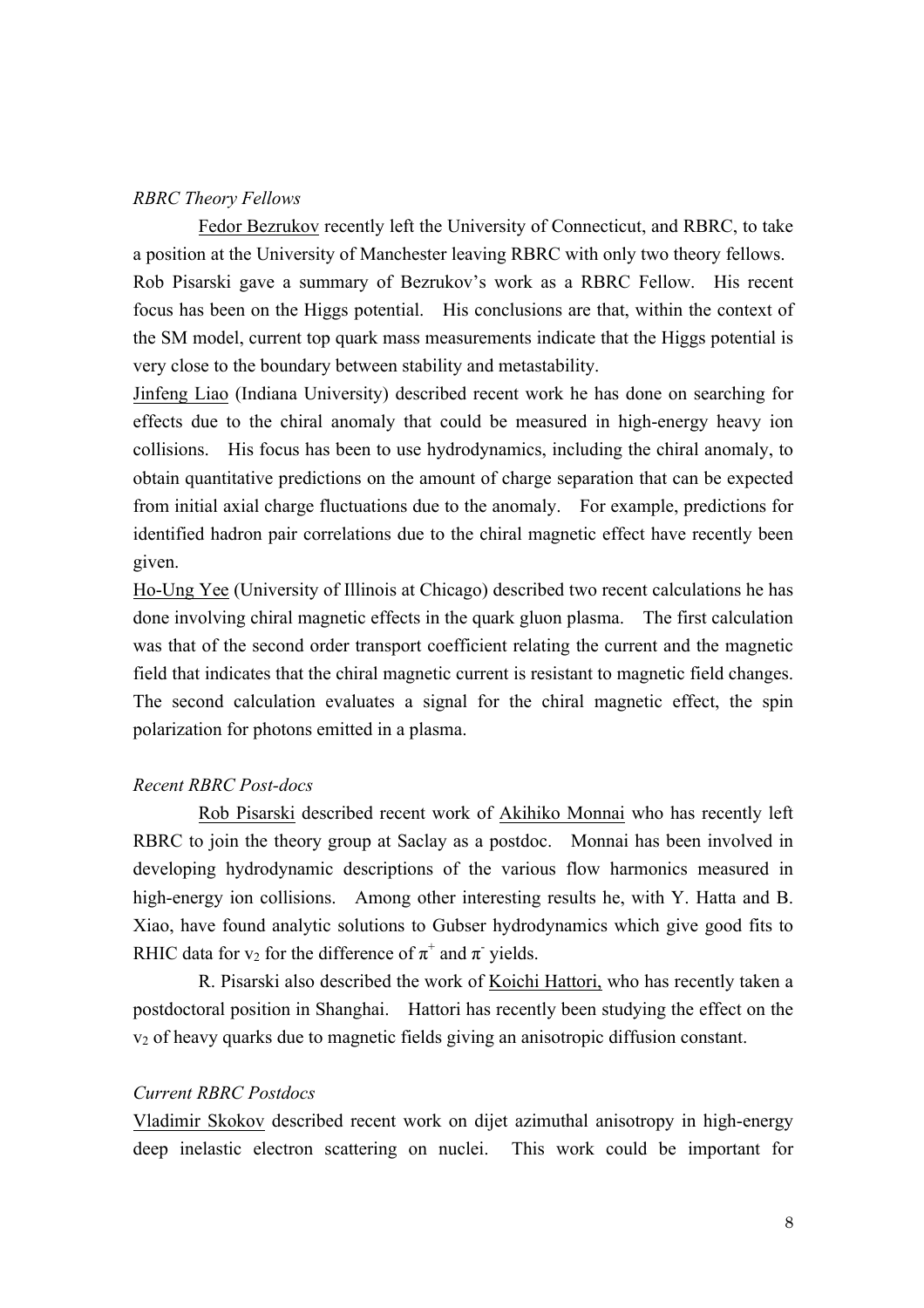detecting parton saturation effects at an EIC. Rather large asymmetries were found using a simple McLerran-Venugopalan model of the nucleus.

Daniel Pitonyak described his recent work analyzing and evaluating transverse single spin asymmetries in proton-proton and electron-proton collisions using a collinear twist-three factorization procedure. His conclusion is that there are competing effects and the underlying mechanism is still unclear. At an EIC, the estimated effects are on the order of 10 percent, which is a significant asymmetry.

Finally, Dima Kharzeev (head of the RBRC Theory Group) and Jim Misewich (Associate Laboratory Director for Energy Sciences) described the chiral magnetic effect in condensed matter where the effect has been clearly seen in ZrTe5 crystals by a BNL, Stony Brook, Princeton, Berkeley collaboration. Both Dima and Jim were very enthusiastic and excited by this emerging research area at the boundary of nuclear and condensed matter physics.

There is an impressive program of broad research in theory. There is a need to replenish the theory fellows after recent and anticipated departures, particularly in areas associated with the core RBRC program.

The Committee was impressed by the activity in theory and experiment centered around chiral matter. D. Kharzeev and RBRC theorists have developed ideas in the context of heavy-ion collisions which have found realization in low temperature materials measured by BNL condensed matter experimentalists.

## **C. Lattice QCD Computing Program**

#### *Overview*

 Taku Izubuchi, as the group leader of the computing group, reviewed the organization of the group and RBRC computing facilities as well as the physics highlights in the last few years. In addition to himself, the RBRC computing group now consists of one fulltime fellow, three university fellows, three postdoctoral fellows, seven visiting scientists and five students from Columbia University. The group has been engaged in a close collaboration with physicists at Columbia University, University of Connecticut, and BNL (high energy theory and computational science center) since 1998 as the RBC collaboration, and with the UKQCD Collaboration in Great Britain since 2005. It has also started a somewhat loose collaboration with the JLQCD collaboration in Japan on measurement methods since 2012. In addition, participation in the LHP collaboration on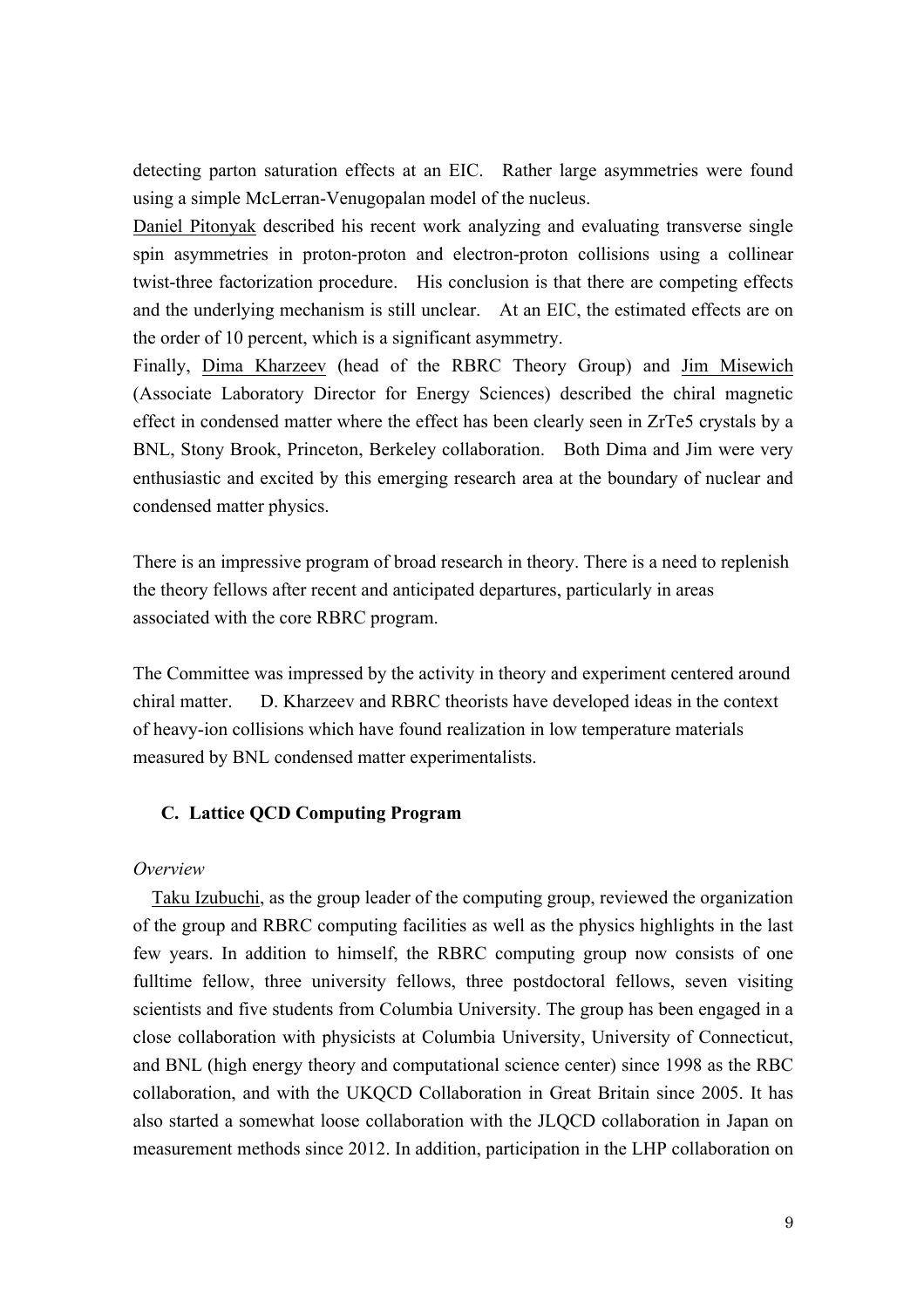nucleon structure has been underway since 2013. Recently, some of the RBRC members have started a new collaboration with physicists at the University of Tsukuba and AICS, a RIKEN branch at Kobe, on the calculation of the muon g―2 and nucleon matrix elements since 2014. The RBC/UKQCD collaborations have worked well in fostering young talent, producing 35 PhD theses since 2005, and currently having 12 PhD students. Some fellows and postdocs also have worked with other collaborations, NPLQCD collaboration (Brain Tiburzi), LSD collaboration (Ethan Neil and Sergey Syritsyn), and LatKMI (Hiroshi Ohki). The computing resources of the group consist of the QCDCQ at RBRC, ANL Mira (BlueGene/Q) at Argonne National Laboratory, BlueGene/Qs operated at Edinburgh and KEK through the collaborations, PC/GPU clusters at FNAL and Jefferson lab through the USQCD collaboration, and HOKUSAI FX-100 at RIKEN, Wako, Japan. The scientific activities of the group continue to attract worldwide attention as evidenced by 11 plenary talks and 11 publications in Physical Review Letters (including 3 Editor's suggestions) by the group members in 2014-2015. In addition, the members have been recognized by three awards, namely 2013 APS Fellowship, 2014 APS Fellowship and 2015 Kenneth G. Wilson Award. They have also played active roles in the lattice QCD community, serving on various committees and organizing workshops and meetings including the Lattice 2014 meeting at Columbia University, the most prestigious annual symposium in the community.

Highlights of recent physics results were presented by Izubuchi, and were followed by individual presentations providing more detail. Izubuchi emphasized that a new generation of lattice QCD simulations now produces several important results: (i) lattice QCD simulations at physical pion mass of 135 MeV using chiral lattice quarks have been performed at 2 lattice cutoffs  $(1/a=1.7 \text{ and } 2.4 \text{ GeV})$  on large volume of  $(5.5 \text{ fm})^3$ , (ii) sub-percent accuracy is achieved for many fundamental/basic quantities such as hadron masses and decay constants, (iii) the signal of the muon g-2 light-by-light scattering contribution is much improved as compared to the first signal reported in the last review, (iv) the kaon decay to two pions is investigated for both I=0 and 2 channels, establishing the  $\Delta I=1/2$  rule, (v) the first signal for the direct CP-violating matrix element of the kaon decay to two pions is obtained, (v) B baryons as well as B mesons are investigated, leading to the new determination of the CKM matrix by LHCb, (vi) many other varieties of physical observables are examined, including (a) the inclusive tau decay, (b) electromagnetic properties and the form factors of nucleons, (c) neutron electric dipole moment, (d) parton distribution functions, (e) BSM physics, and (vii) those developments are made possible through new and existing computing resources as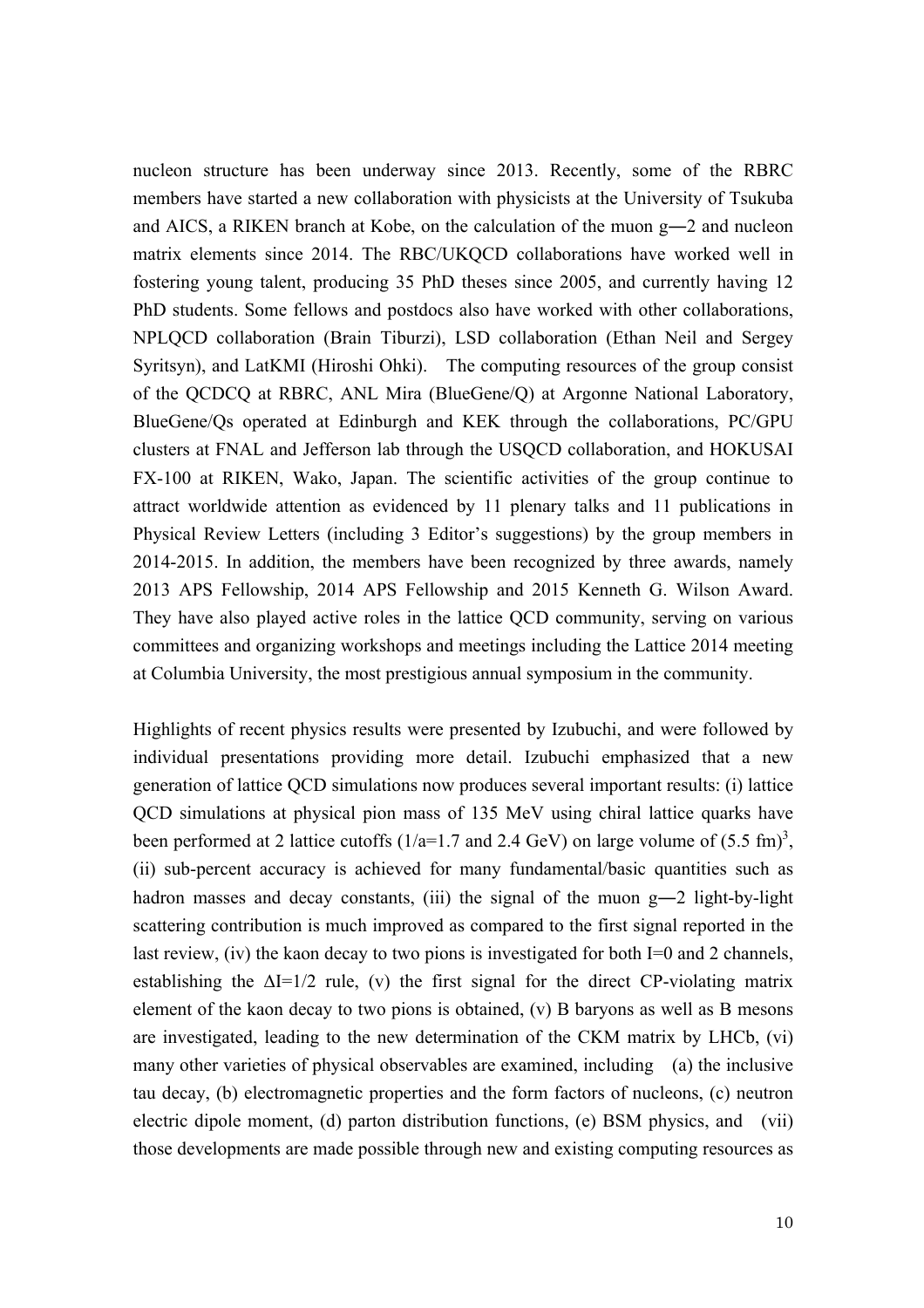well as new computational algorithms such as the Mobius domain-wall fermion and the efficient code generator. In particular, All Mode Averaging (AMA) developed at RBC, achieves 10 -100 times speedup for physics measurements, and is now widely used in the community as the "de facto standard".

#### *Individual presentations*

Brian Tiburzi described his work using lattice methods to explore electromagnetic properties of nucleons and nuclei. Working with the NPLQCD collaboration, he calculated the magnetic moments of light nuclei, from proton and neutron to  ${}^{3}$ He and  ${}^{3}$ H, in lattice QCD at heavier pion mass. He found the simple shell-model pairing structure in the magnetic moment of light nuclei, as similar to Nature. With the NPLQCD collaboration, he also investigated a nuclear reaction for the first time in lattice QCD. He calculated the magnetic dipole transition between *np* and the deuteron and obtained the effective coupling for this process. He recently investigated the effect of extreme magnetic field to light nuclei and obtained their magnetic polarizabilities in lattice QCD with NPLQCD collaboration.

Tom Blum reported his work on nucleon structure from lattice QCD with the RBC collaboration using configurations generated at the physical pion mass. He calculated the electromagnetic form factors of the nucleon, from which the proton radius can be obtained in principle, as well as the axial form factors including the axial charge  $g_A$ . He also calculated moments of the generalized parton distribution functions of the nucleon. Using lattice QCD, he also evaluated the neutron electric dipole moment (nEDM) induced by the θ-term coupled to the global topological charge in QCD. He proposed a new technique to enhance the signal, where he re-weighted the nEDM with the local topological charge instead of the global one. This method seems promising. He recently started considering other contributions to the nEDM from the higher dimensional operators such as the chromo-EDM, which might be generated by the physics beyond the SM above the electroweak scale.

Stefan Meinel presented his work on flavor physics with  $\Lambda_b$  baryon. He first reported on the electroweak transition form factors from  $\Lambda_b$  to proton or  $\Lambda_c$  in lattice QCD, in collaboration with Detmold and Lehner, using gauge configurations generated by RBC/UKQCD collaborations at three pion masses heavier than the physical one and two lattice spacing, a=0.112 and 0.085 fm. Combining his lattice QCD result with the LHCb measurement of the decay ratio gives  $|V_{ub}|=3.27(15)(16)(6)$ , which is consistent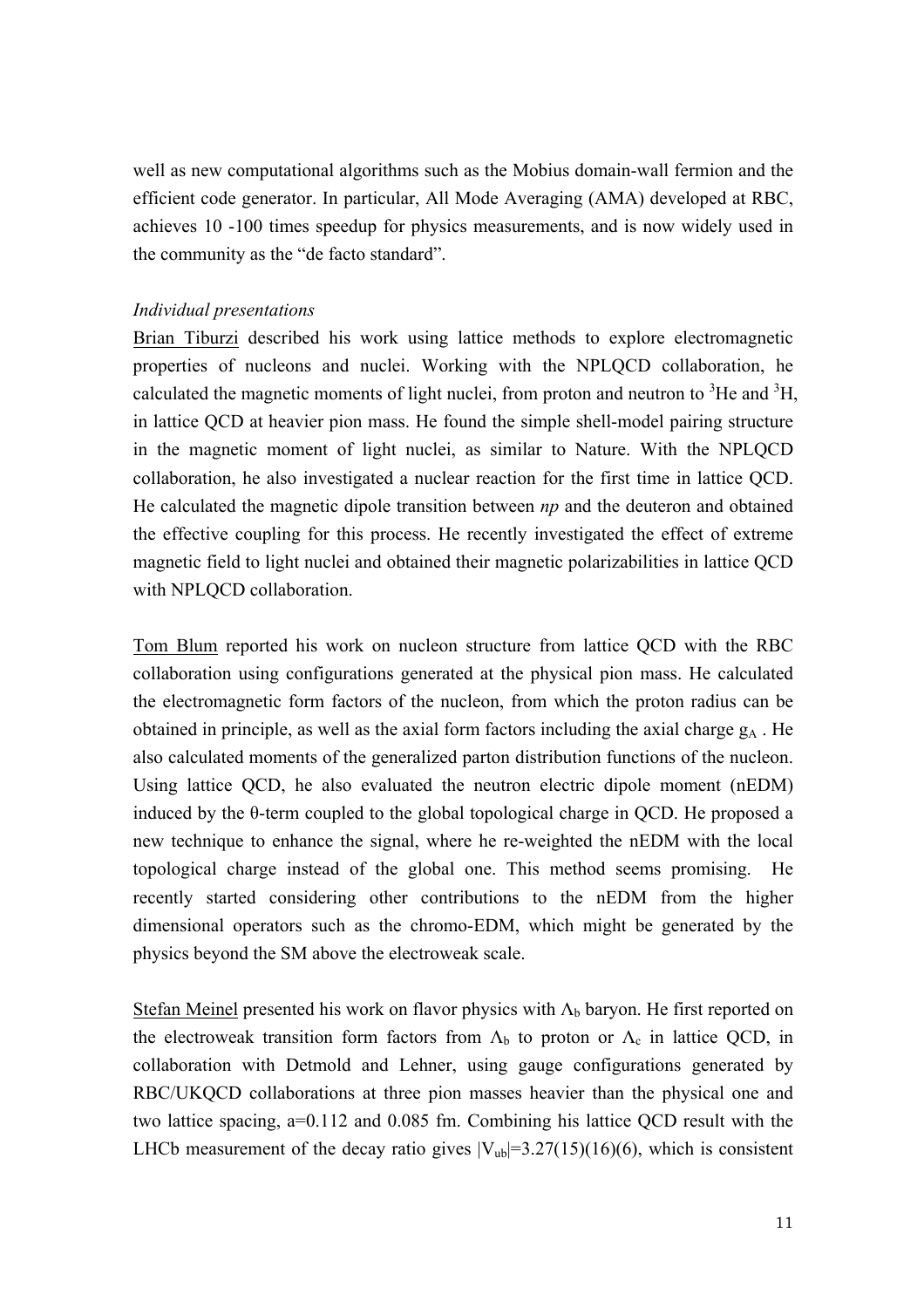with the other determination based on B meson decay to pion, where the first, second and third errors come from the experiment, lattice and  $V_{cb}$ , respectively. It is worth mentioning that, because of this contribution, Meinel received the 2015 Kenneth G. Wilson Award for Excellence in Lattice Field Theory "*for his substantial and timely contributions in a new research direction in physics of the bottom quark using lattice QCD*". He also reported on his recent work with Detmold on form factors, differential branching fraction and angular observables of the  $\Lambda_b$  decay to  $\Lambda$  + 2 leptons in lattice QCD.

Christopher Kelly presented his ambitious project, the direct lattice calculation of the I=0 two pion decay amplitude of the kaon, which is important to explain the  $\Delta I=1/2$  rule and the direct CP-violation in the SM. To overcome technical difficulties in the direct calculation of the decay amplitudes, RBC/UKQCD collaborations introduced a special boundary condition, called G-parity boundary condition. After an exploratory study at heavier pion mass reported in the last review, he calculated the decay amplitudes at  $1/a=1.7$  GeV on a 32<sup>3</sup> x 64 lattice with almost physical pion mass. Although statistical errors are still large due to the cancellation between different weak operators, he obtained Re A<sub>0</sub> = 4.66(1.00) stat(1.21)<sub>sys</sub> x10<sup>-7</sup> GeV, which should be compared with Re A<sub>0</sub> = 3.3201(18) x10<sup>-7</sup> GeV in experiment, while he obtained Im A<sub>0</sub> = -1.90(1.23)  $_{\text{stat}}(1.04)_{\text{sys}}$  x10<sup>-11</sup> GeV. Combining these results with the previous RBC/UKQCD results on I=2 decay amplitude A<sub>2</sub>, he finally obtained Re ( $\varepsilon$ '/ $\varepsilon$ ) = 1.38 (5.15) stat(4.43)<sub>sys</sub>  $x10^{-4}$ . Although this value is 2.1 $\sigma$  smaller than the experimental value, 16.6(2.3)  $x10^{-4}$ , the fact that  $\varepsilon$ '/ $\varepsilon$  is evaluated by the first principles approach, lattice QCD, for the first time, is highly appreciated.

Hiroshi Ohki presented his recent study on the inclusive tau decay analysis with lattice QCD hadronic vacuum polarizations, in collaboration with RBRC members and others. He proposed a new method to determine  $|V_{us}|$  from the inclusive tau decay using lattice QCD data, in order to elucidate a possible origin of the so-called  $|V_{us}|$  puzzle. To test this idea, he calculated hadronic vacuum polarizations, employing 2+1 flavor domain-wall fermion gauge ensemble generated by RBC/UKQCD collaborations at almost physical pion mass and  $1/a=1.7$  and 2.4 GeV in  $(5 \text{ fm})^3$  box. His preliminary results indicate that his method works well and gives a new estimate of  $|V_{us}|$  from the tau decay, which is roughly consistent with the one determined from the Kaon decay within a large error. By reducing both statistic and systematic errors in future calculations, the method may provide a solution to the  $|V_{us}|$  puzzle.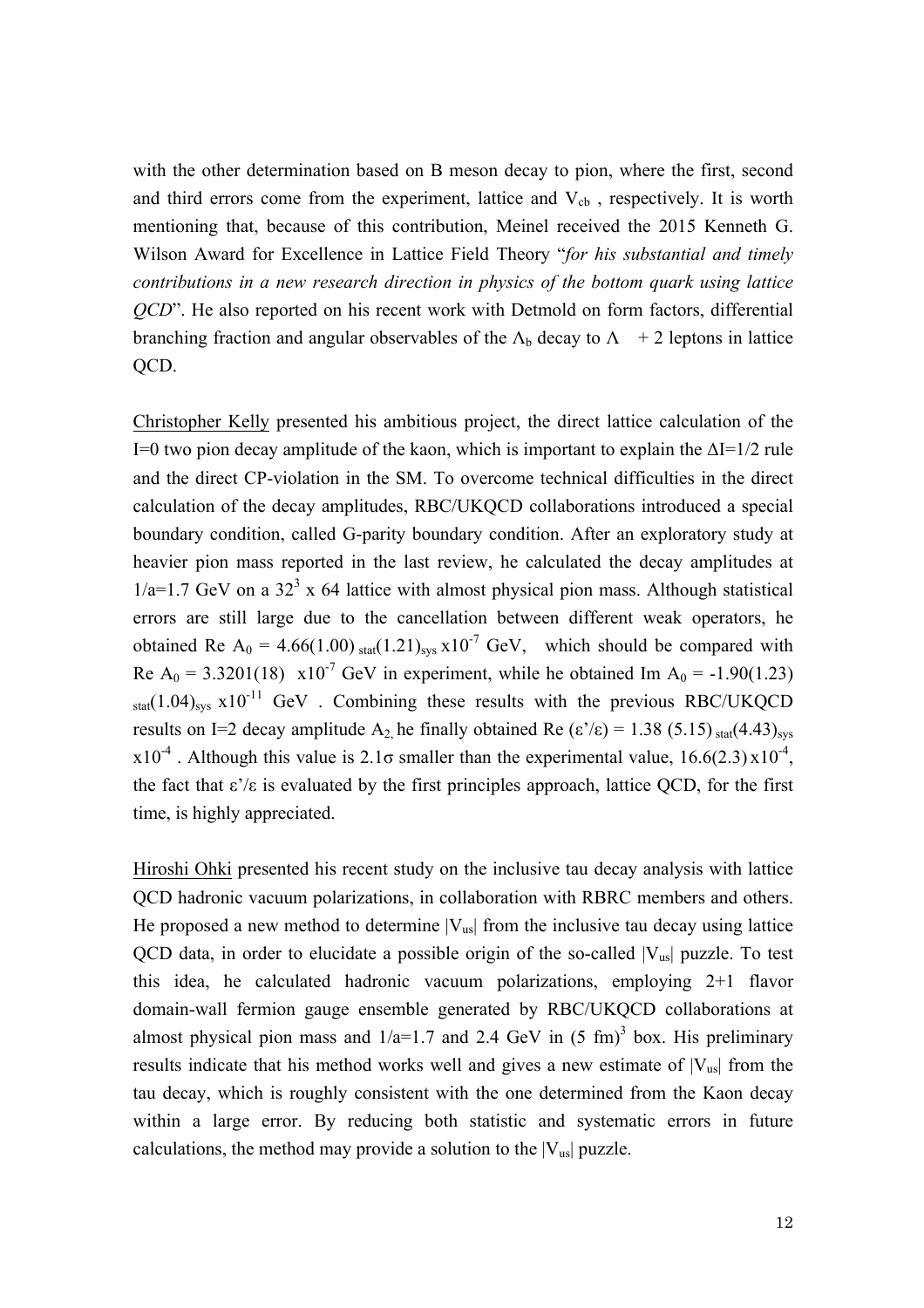Ethan T. Neil reported on his work on lattice calculations for strong dynamics beyond the SM, working with the Lattice Strong Dynamics (LSD) collaboration. He first considered the case that the composite dark matter coupled to the Higgs particle. His lattice result shows that the composite dark matter cannot have mass generation purely from the Higgs mechanism in SU(4) gauge theory, without violating current experimental bounds. He also argued that this constraint may be very general and independent of the gauge group. Secondly, he investigated photon effective coupling to the composite dark matter. Explicitly, he calculated the polarizability of the dark matter in SU(4) gauge theory, which gives the bound of the composite dark matter mass. Finally, he explored the technicolor theory as a candidate of the composite Higgs model. He calculated the mass of the composite Higgs particle in SU(3) color gauge theories with  $N_f = 8$  fermion flavors. Interestingly and surprisingly, he showed that the Higgs boson is as light as the pion, the pseudo-Nambu-Goldstone boson in this theory.

### *Future perspective of the computing group at RBRC*

Taku Izubuchi, as a group leader of the computing group, presented the future perspective of the computing group. He stated that the computing group at RBRC will continue to attract top-level lattice physicists from all over the world, as excellent members and collaborators, and that the computing group at RBRC will provide excellent innovations, breakthroughs and opportunities in various areas in lattice QCD, which includes kaon decay to two pions, muon g—2, eRHIC physics, and many others. He also stressed that local, high-performance computers, which define the computer group at RBRC, have been essential to pioneer and test new physics topics and algorithms, and also have been essential to RBRC national and international scientific leadership. He recognized that high-performance computing has become increasingly important to progress in particle physics. In particular, progress in lattice QCD can be achieved by increasing statistics. Thus, he would like to have an upgrade in capability of local, high-performance computing in 2016/17 supported by BNL, DOE and RBRC, to maintain and enhance the competitiveness of the research activities. A suitable choice would be the 1.5 PfFlops Intel Knight Landing (KNL) cluster, with an approximate total cost of \$4 million.

Christoph Lehner presented the vision of the future physics program of the computing group. He listed four main scientific problems in lattice QCD for the computing group in near future: (1) **kaon physics**, where one of the main goals is to evaluate long-distance contributions to kaon mixing and its applications, such as the neutral kaon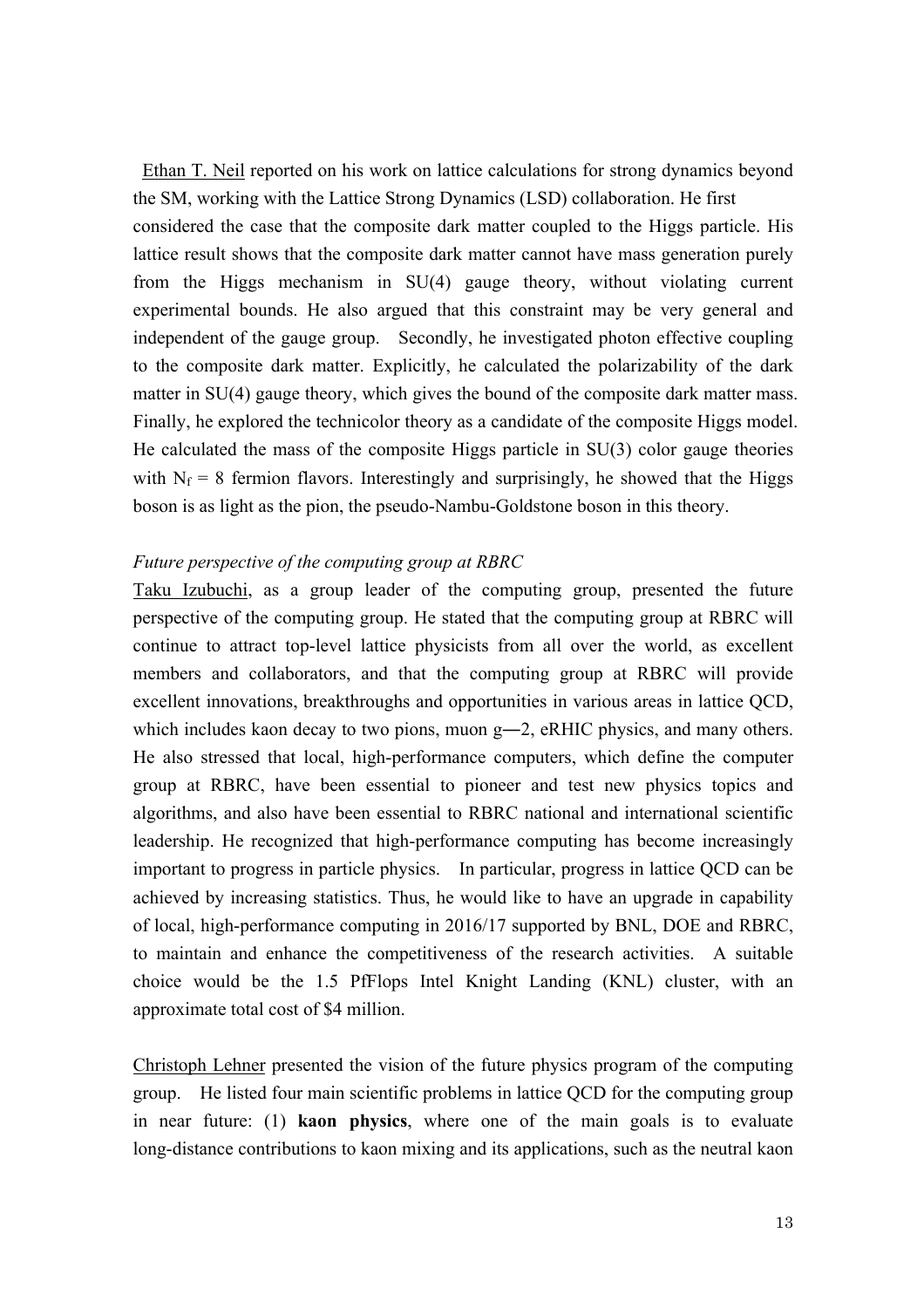mass difference,  $B_K$ , and rare K decays. while the second priority is to complete the RBC longstanding program for the direct CP-violation of kaon decay to two pions, by keeping all systematic errors under control. (2) *b* **quark physics**, where the precise determination of Vub will be planed at physical pion mass. (3) **calculation of the muon g-2**, where both the hadronic vacuum polarization contribution and the hadronic light-by-light contribution will be evaluated more precisely than before with controlled statistical as well as systematic errors. (4) to investigate the **charged pion decay to lepton and neutrino** in QCD + QED simulations.

Tomomi Ishikawa talked about the future project on lattice QCD calculation of parton distribution functions (PDFs) for electron-ion collider (EIC) experiments, which will be pursued in collaboration with Ma, Qiu and Yoshida at BNL. He implemented a new approach to PDFs using lattice QCD, which has been recently proposed. In this approach, the PDFs are reconstructed using a global QCD analysis with the quasi-PDFs, which can be calculated in lattice QCD in principle. One of the crucial parts in this approach is the matching between the lattice quasi-PDFs and the continuum quasi-PDFs, which requires the subtraction of the power divergence as well as the renormalization of quark bilinear operators. He presented preliminary results and will improve the matching calculation in the future plan. If he can successfully complete the calculation using this approach, the PDFs obtained in lattice QCD will strongly support the physics analysis in future EIC experiment.

Norman Christ presented a report on RBRC lattice QCD, which includes physics as well as computing. He first summarized achievement of the computing group at RBRC such as kaon decay to two pions,  $K_L - K_S$  mass difference, the long distance part of  $\varepsilon_K$ , rare kaon decays and the muon anomalous magnetic moment. He then discussed opportunities, where one can reduce uncertainties in the calculation of the above-mentioned quantities by increasing statistics, taking the continuum and infinite volume limits, introducing the dynamical *charm* quark in lattice QCD simulation and including isospin-breaking effects due to both QED and the *up-down* quark mass difference. After briefly summarizing the status of present RBC computing resources and their importance to RBRC physics programs, he then discussed the future computing for the RBC collaboration. He is considering use of Intel many-core processors, which have higher sustained performance per peak as well as greater software flexibility than GPUs, and he has already started Intel/Columbia/Edinburgh Deep Co-design project from April  $1<sup>st</sup>$ , 2016. As for the software, Peter Boyle, a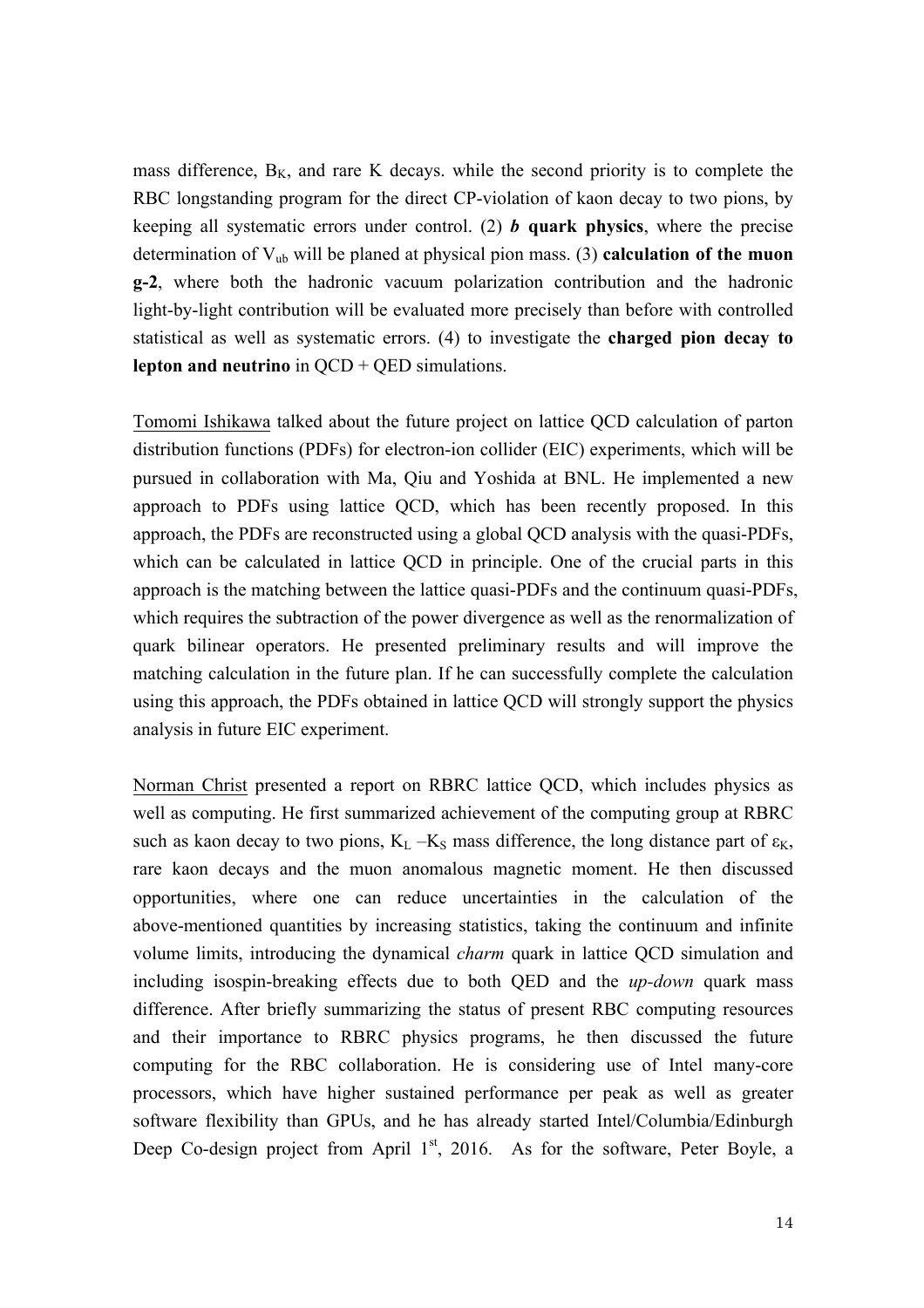member of the RBC collaboration, has achieved more than 50% efficiency for the core application on Intel Ivy Bridge and Broadwell CPUs, which are currently available in the market. His near term project of 2016-2017 is to procure a 144-node Intel KNL machine (cost approx. \$1 million), whose peak performance is 0.864 Pflops and 0.288 Pflops sustained for the gauge configuration generation with domain-wall quarks. He emphasized that having local high-performance computing is crucial not only for algorithm/code development but also for the test of new ideas and medium-size physics. He closed his talk by describing the future proposal in 2018-2020 to obtain the 256-node KNH or KHP machine (approx. cost \$2 million), which has 2 Pflops sustained performance. This machine will be used to prepare for the era of large Xeon Phi-based DOE pre-Exascale (Aurora) and Exascale machines.

## *Assessment of the RBRC computing group*

Recent achievements by the RBRC computing group are excellent and widely ranging from very precise evaluations of fundamental quantities with controlled errors to new and challenging calculations, which include muon g―2, Kaon decay to two pions, the  $K_L - K_S$  mass difference,  $\Lambda_b$  decay, and inclusive tau decay, at physical pion mass in some cases. The variety and scope of the research carried out by the RBRC computing group is truly impressive, and establishes it as one of the leading research groups in lattice QCD worldwide. For example, All Mode Averaging (AMA), developed mainly at the RBRC, brings great computational benefits not only internally to the RBC collaboration but also to worldwide lattice QCD research groups, so that it now has become the standard method in the community. In addition, several, new projects at RBRC, e.g. in nucleon structure and properties and in physics beyond the SM, add to the impressive research portfolio of this group.

Basically, the RBRC group should follow the current research projects and styles, in order to continue producing excellent results. The Committee, however, would like to suggest that the RBRC computing group could expand in research areas relevant to the RHIC experiments, such as finite-temperature and high-density QCD, in collaboration not only with the theory group at RBRC but also the lattice group at BNL. Calculation of parton distribution functions in lattice QCD is timely and strongly encouraged, as they will be important for interpretation of future EIC experiments. We believe that this expansion would make the RBRC computing group a unique and irreplaceable group in the world.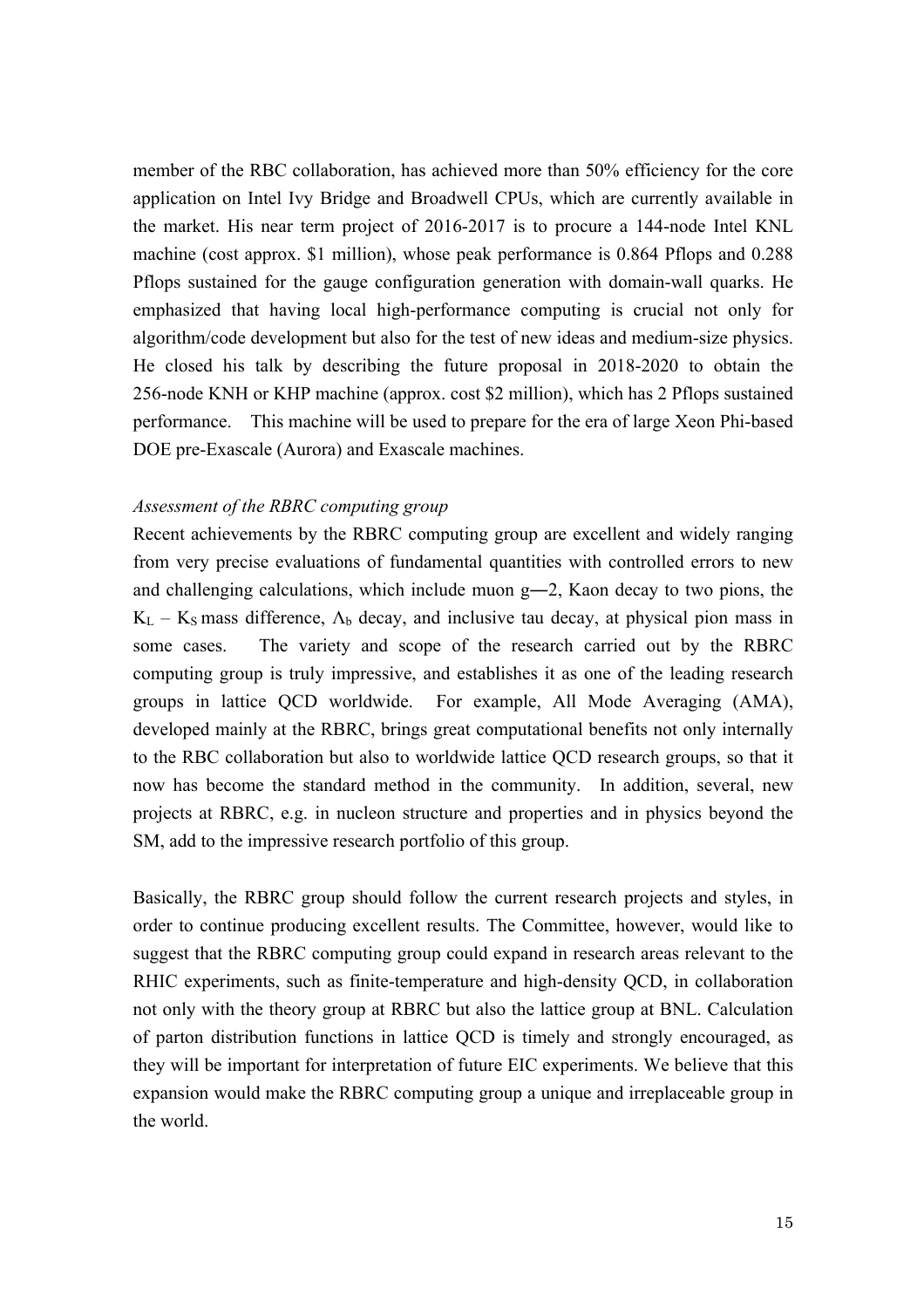The Committee understands that local, high-performance computers have played an important and essential role in the excellent scientific achievements of the computing group at RBRC thus far. As argued effectively in Taku Izubuchi's presentation, maintaining competitive local, high-performance computers will be crucial for the future successes of the group. Thus, we recommend that RBRC should make hardware investments, leveraged with similar investments from BNL and DOE, which can provide this necessary local, high-performance computing for its scientific staff.

## **D. Astrophysics**

About a decade ago, Drs. Aronson and May initiated an effort in cosmology at BNL. Since the last RBRC review, RIKEN has joined as a partner in this effort led by Dr. Morgan as BNL Cosmology Group Leader. Thus far, in this exploratory phase of the RBRC cosmology initiative, funding for present and possible new post-docs is coming from support by the RIKEN Astrophysics Group and not RBRC operating funds. This effort will require new funding if it is adopted as part of the research portfolio.

Dr. Morgan May presented an overview of BNL's role in the Large Synoptic Survey Telescope (LSST). BNL has a lead role in designing and delivering the Science Raft system of LSST. The RBRC group is envisaged as a PI with four post-docs and students focused on data analysis.

Yuki Okura (post-doc) described research directed at understanding bias in the cosmological parameters resulting from LSST CCD sensor features. A number of effects were described.

The Committee finds the physics motivation for the proposed broadening of scope of the RBRC mission to be compelling. The proposed initiative leverages the RBRC relationship. The Committee advises that care should be taken in initiating this new effort that the existing hadronic physics program, the essential basis of RBRC, is not negatively affected in any way.

## **IV. Future Perspective**

Dr. Jianwei Qiu presented a high-level, theoretical perspective that EIC will be the ultimate QCD machine. Its unique capabilities will allow an exploration with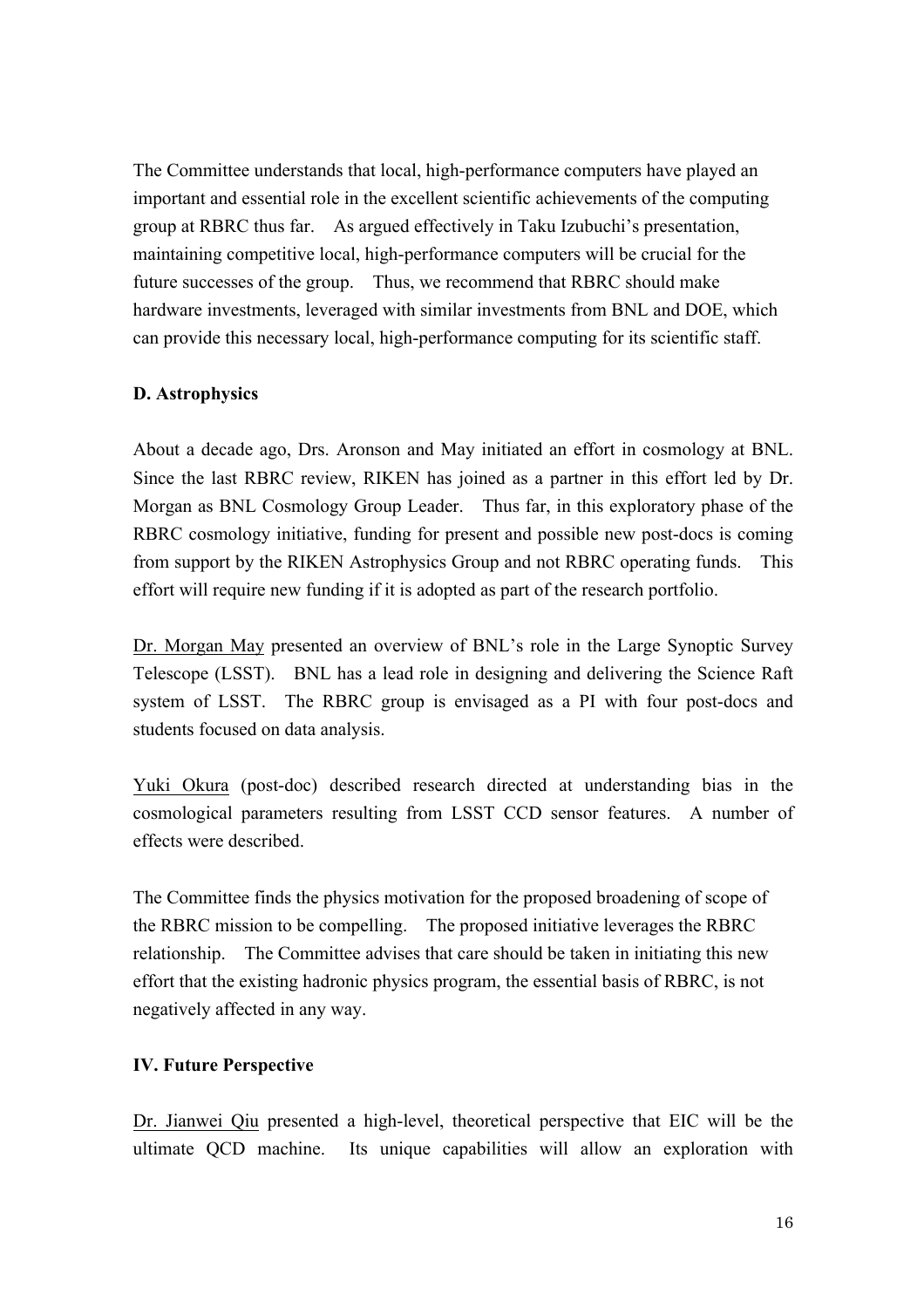precision of the quark and gluon structure and properties of hadrons and nuclei. EIC will be a tomographic machine to explore strongly interacting matter with a spatial resolution better than 0.1 fm.

Prof. Abhay Deshpande gave an overview of the EIC accelerator and detector. EIC is identified by the US nuclear physics community as the highest priority for new facility construction after the completion of FRIB. He described significant work on the EIC detector design across the community. EIC users around the world are organizing into a structured users group. A National Academy of Science Review of EIC is getting underway in summer 2016. A positive outcome would trigger the formal CD process.

Dr. Yuji Goto described interest in Japan in EIC physics. Along with colleagues from China, India, and Korea, they have submitted a letter of interest from Asian countries to participate in the US EIC. He described a scenario where sPHENIX could be adapted to be an initial detector for EIC. At present, Japanese nuclear physicists are engaged in a long-range planning exercise where this will be discussed.

Dr. Wolfram Fischer presented an overview of the eRHIC accelerator design and R&D. There are currently three EIC accelerator designs: JLEIC at Jefferson Lab based on the existing CEBAF machine; an eRHIC linac-ring design based on the existing RHIC complex; and an eRHIC ring-ring design also based on RHIC. There is a significant R&D effort required to converge to an optimized, realistic design. This includes: high CW current polarized electron gun, cooling of the hadron beam, and SRF crab cavities.

Brookhaven ALD Berndt Mueller reported on the future plan for RHIC and eRHIC. He highlighted the high level recommendation of EIC as the highest priority for new facility construction. He also pointed out that the LRP budget scenario that allowed EIC construction to ramp up assumed a sharp decrease in national facility operations. CD-0 for EIC could come as early as 2018.

He described the BNL plan to complete the RHIC scientific mission. This involved running in 2016-2018 at high luminosity with Au-Au; a d-Au beam energy scan; a high luminosity 510 GeV transverse polarized p-p run; and a Ru-Zr run at 200 GeV directed at searching for a signature of the chiral magnetic effect. He discussed sPHENIX, a proposed large-acceptance detector designed to make precision measurements of hard probes of the QGP at strongest coupling. Polarized p-p running is also envisaged with sPHENIX. sPHENIX would start data taking in the early 2020s, run for a period of time constrained by the EIC ramp-up, and serve as a basis for an initial detector for EIC.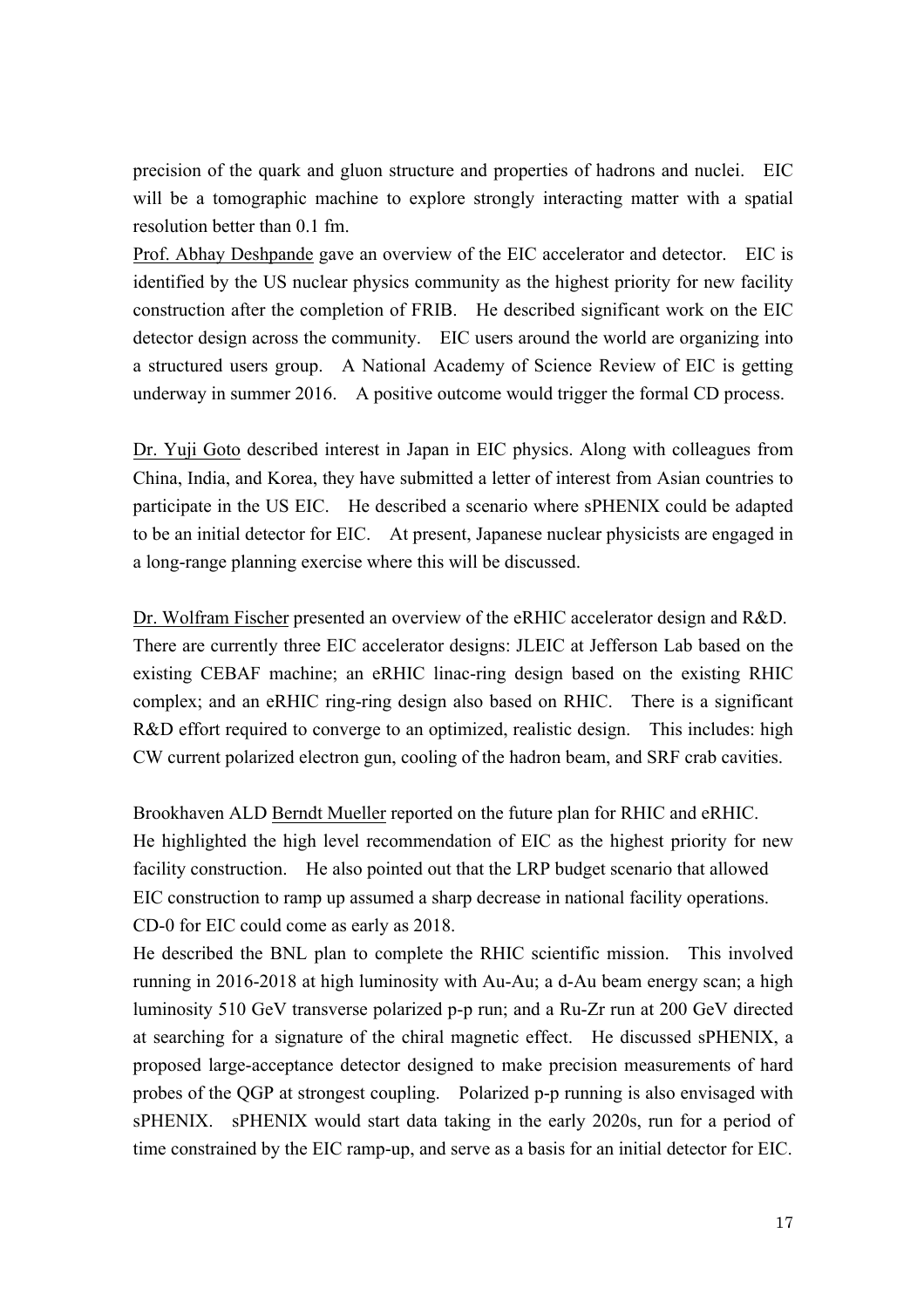# **V. Overall Evaluation of the Program and Recommendations**

- RBRC continues to be a unique, highly successful model for international scientific collaboration. The growing, worldwide network of RBRC faculty at research universities and laboratories is very impressive.
- The young people are a dynamic, enthusiastic, and effective group. The RBRC fellows and postdocs are of high quality.
- RBRC workshops continue to play a major role in the evolution of the RHIC scientific community. They bring together theorists and experimentalists and facilitate progress in the field as a whole.
- In discussion with RBRC scientific staff, we formed the clear impression that full-time RBRC experimental fellows now are faced with some challenges in obtaining funding for R&D activities. In view of the importance of full-time resident fellows to both RBRC and BNL, and mindful of the fellows' future careers, we recommend that RBRC and BNL should seek to find a way to supply them with start-up like support for their research activities.
- We commend RBRC leadership for maintaining staffing levels in a challenging fiscal climate.
- We identify three outstanding scientific achievements which originate from RBRC:
	- The determination of a significant contribution by the gluons to the spin of the proton by both the PHENIX and STAR experiments is a major scientific result from RHIC-spin, made possible only by the substantial financial investments from RIKEN and the sustained scientific contributions from RBRC over two decades.
	- Chiral matter, originated in heavy ion theory, is now an exciting experimental activity at the interface of condensed matter and nuclear physics.
	- The All-Mode Averaging technique is now the standard used worldwide in the lattice community.
- The recommendation in the 2015 US nuclear physics long range plan that construction of an electron-ion collider (EIC) is the highest priority for new facility construction is a major milestone. The Laboratory has developed a sound plan for the future based on the electron-ion collider eRHIC starting operation in about a decade. eRHIC would leverage the considerable investments made by RIKEN in RHIC-spin. eRHIC would provide dramatic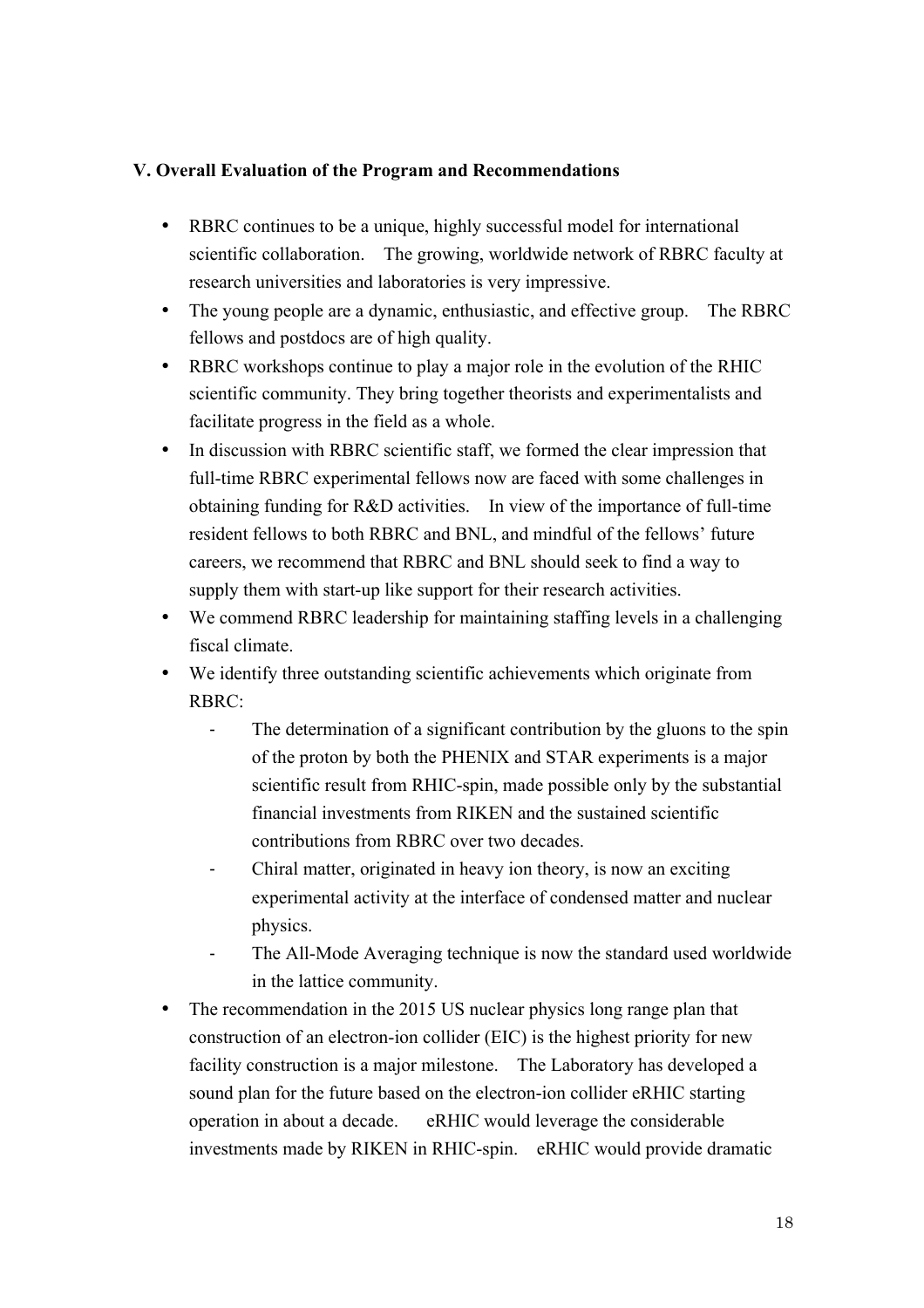new capabilities to explore proton spin and nuclei in the region dominated by gluons and sea quarks.

- The proposed extension of RBRC for the years 2018-23 offers a plan to complete the RHIC-era scientific program and to seize new opportunities. It would allow the analysis of a significant quantity of data already taken; allow RBRC participation in the construction and operation of the new detector sPHENIX; and position RBRC to be in on the ground floor of EIC just as they were for RHIC; and develop a new cross-disciplinary initiative on Chiral matter.
- We strongly endorse the proposed extension of RBRC in the years 2018-23. This will maintain the Center's outstanding scientific productivity in the areas of experiment, theory, and lattice at the RHIC facility.
- Our consideration of RBRC, according to President Matsumoto's terms of reference, yields a very positive evaluation.

# **Appendix RBRC Scientific Review Membership 2013**

## **Professor Sinya Aoki**

Yukawa Institute for Theoretical Physics Kyoto University Kitashirakawa, Sakyo-ku Kyoto 606-8502, Japan TEL: +81-757537025 E-mail: saoki@yukawa.kyoto-u.ac.jp

## **Dr. Albert De Roeck**

CERN –PH Department CH – 1211 Geneva 23, Switzerland TEL: +41-22-767-73-84 E-mail: deroeck@mail.cern.ch